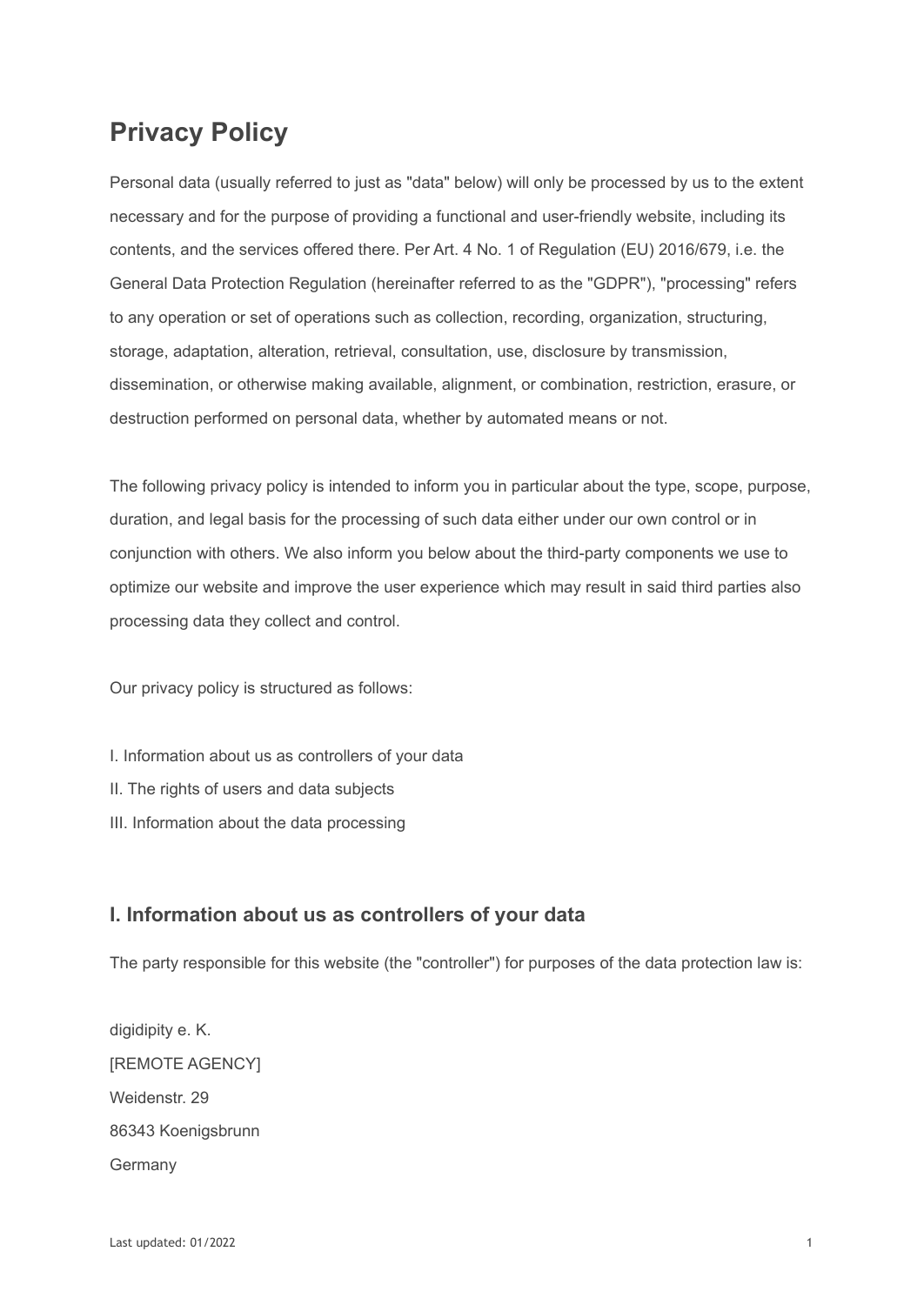Phone: +49 30 20654715 Fax: +49 322 24080308 Email: tech@remoteagency.com Imprint: [https://dgd.pt/imprint](https://www.remoteagency.com/imprint)

Website: [www.remoteagency.com](https://www.remoteagency.com) [Deutschsprachige Website: [www.remoteagentur.de\]](https://www.remoteagentur.de)

The controller's data protection officer is Mr. Stephan Kuehn.

# **II. The rights of users and data subjects**

With regard to the data processing to be described in more detail below, users and data subjects have the right

- to confirm whether data concerning them is being processed, information about the data being processed, further information about the nature of the data processing, and copies of the data (cf. also Art. 15 GDPR);
- to correct or complete incorrect or incomplete data (cf. also Art. 16 GDPR);
- to the immediate deletion of data concerning them (cf. also Art. 17 DSGVO), or, alternatively, if further processing is necessary as stipulated in Art. 17 Para. 3 GDPR, to restrict said processing per Art. 18 GDPR;
- to receive copies of the data concerning them and/or provided by them and to have the same transmitted to other providers/controllers (cf. also Art. 20 GDPR);
- to file complaints with the supervisory authority if they believe that data concerning them is being processed by the controller in breach of data protection provisions (see also Art. 77 GDPR).

In addition, the controller is obliged to inform all recipients to whom it discloses data of any such corrections, deletions, or restrictions placed on processing the same per Art. 16, 17 Para. 1, 18 GDPR. However, this obligation does not apply if such notification is impossible or involves a disproportionate effort. Nevertheless, users have a right to information about these recipients. Likewise, under Art. 21 GDPR, users and data subjects have the right to object to the controller's future processing of their data pursuant to Art. 6 Para. 1 lit. f) GDPR. In particular, an objection to data processing for the purpose of direct advertising is permissible.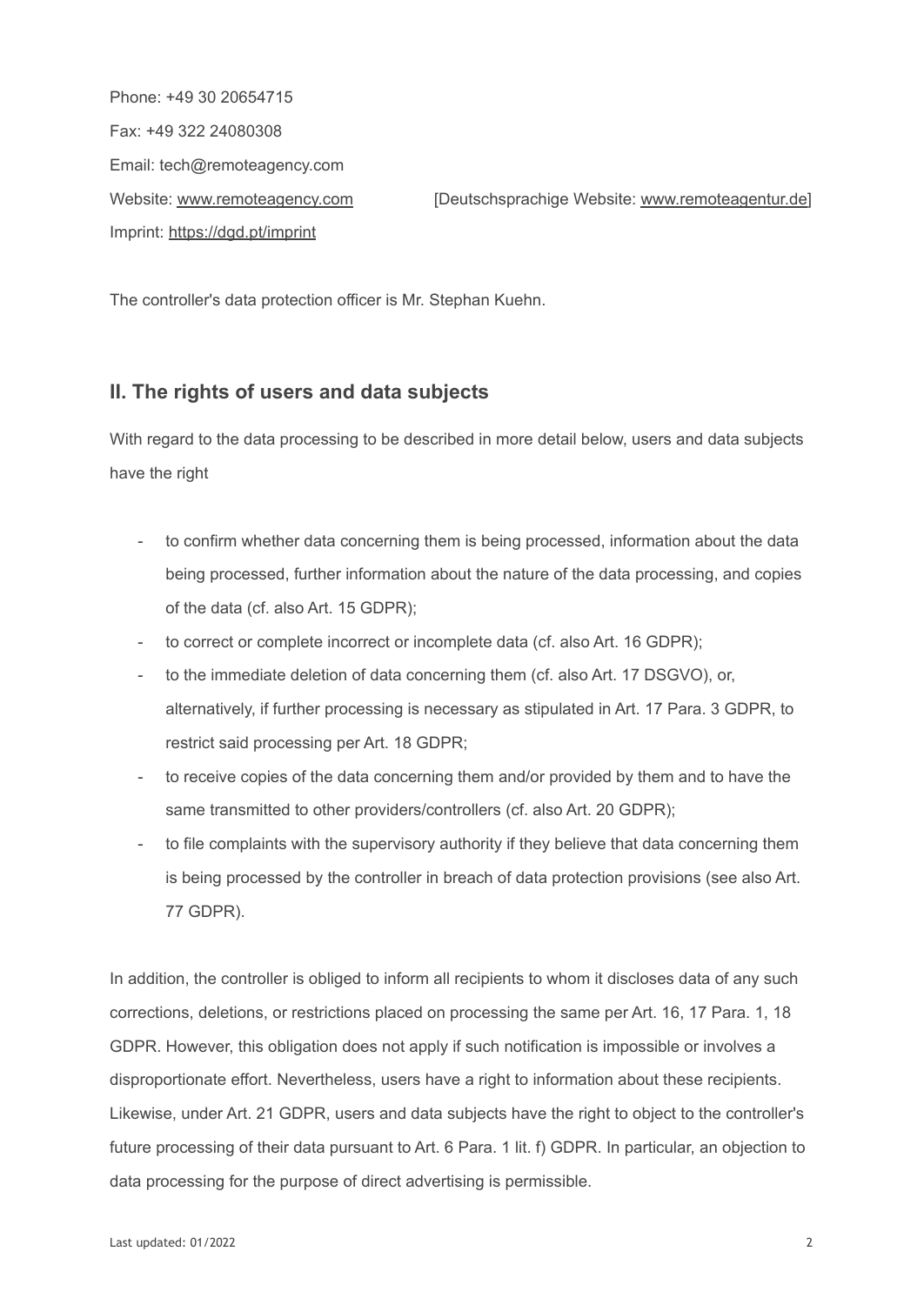# **III. Information about the data processing**

Your data processed when using our website will be deleted or blocked as soon as the purpose for its storage ceases to apply, provided the deletion of the same is not in breach of any statutory storage obligations or unless otherwise stipulated below.

## **Cookies**

#### a) Session cookies

We use cookies on our website. Cookies are small text files or other storage technologies stored on your computer by your browser. These cookies process certain specific information about you, such as your browser, location data, or IP address.

This processing makes our website more user-friendly, efficient, and secure, allowing us, for example, to display our website in different languages or to offer a shopping cart function.

The legal basis for such processing is Art. 6 Para. 1 lit. b) GDPR, insofar as these cookies are used to collect data to initiate or process contractual relationships.

If the processing does not serve to initiate or process a contract, our legitimate interest lies in improving the functionality of our website. The legal basis is then Art. 6 Para. 1 lit. f) GDPR.

When you close your browser, these session cookies are deleted.

#### b) Third-party cookies

If necessary, our website may also use cookies from companies with whom we cooperate for the purpose of advertising, analyzing, or improving the features of our website. Please refer to the following information for details, in particular for the legal basis and purpose of such third-party collection and processing of data collected through cookies.

#### c) Disabling cookies

You can refuse the use of cookies by changing the settings on your browser. Likewise, you can use the browser to delete cookies that have already been stored. However, the steps and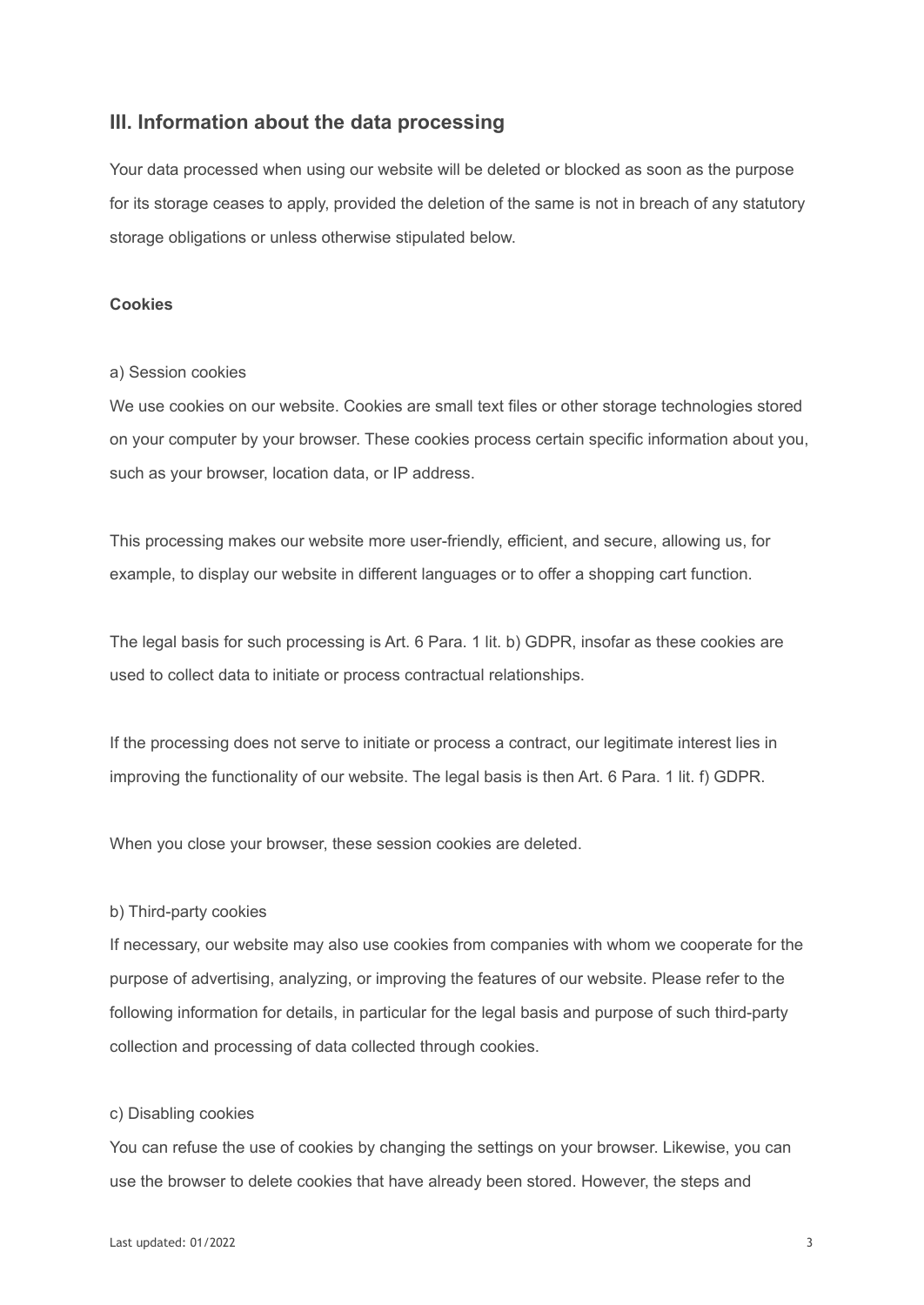measures required vary, depending on the browser you use. If you have any questions, please use the help function or consult the documentation for your browser or contact its maker for support. Browser settings cannot prevent so-called flash cookies from being set. Instead, you will need to change the setting of your Flash player. The steps and measures required for this also depend on the Flash player you are using.

If you have any questions, please use the help function or consult the documentation for your Flash player or contact its maker for support.

If you prevent or restrict the installation of cookies, not all of the functions on our site may be fully usable.

## **Order processing**

The data you submit when ordering goods and/or services from us will have to be processed in order to fulfill your order. Please note that orders cannot be processed without providing this data.

The legal basis for this processing is Art. 6 Para. 1 lit. b) GDPR.

After your order has been completed, your personal data will be deleted, but only after the retention periods required by tax and commercial law.

In order to process your order, we will share your data with the shipping company responsible for delivery to the extent required to deliver your order and/or with the payment service provider to the extent required to process your payment.

The legal basis for the transfer of this data is Art. 6 Para. 1 lit. b) GDPR.

#### **Newsletter**

If you register for our newsletter, the data requested from you for this purpose, i.e. your email address and, optionally, your name and address, will be sent to us. We also store the IP address of your computer and the date and time of your registration. During the registration process, we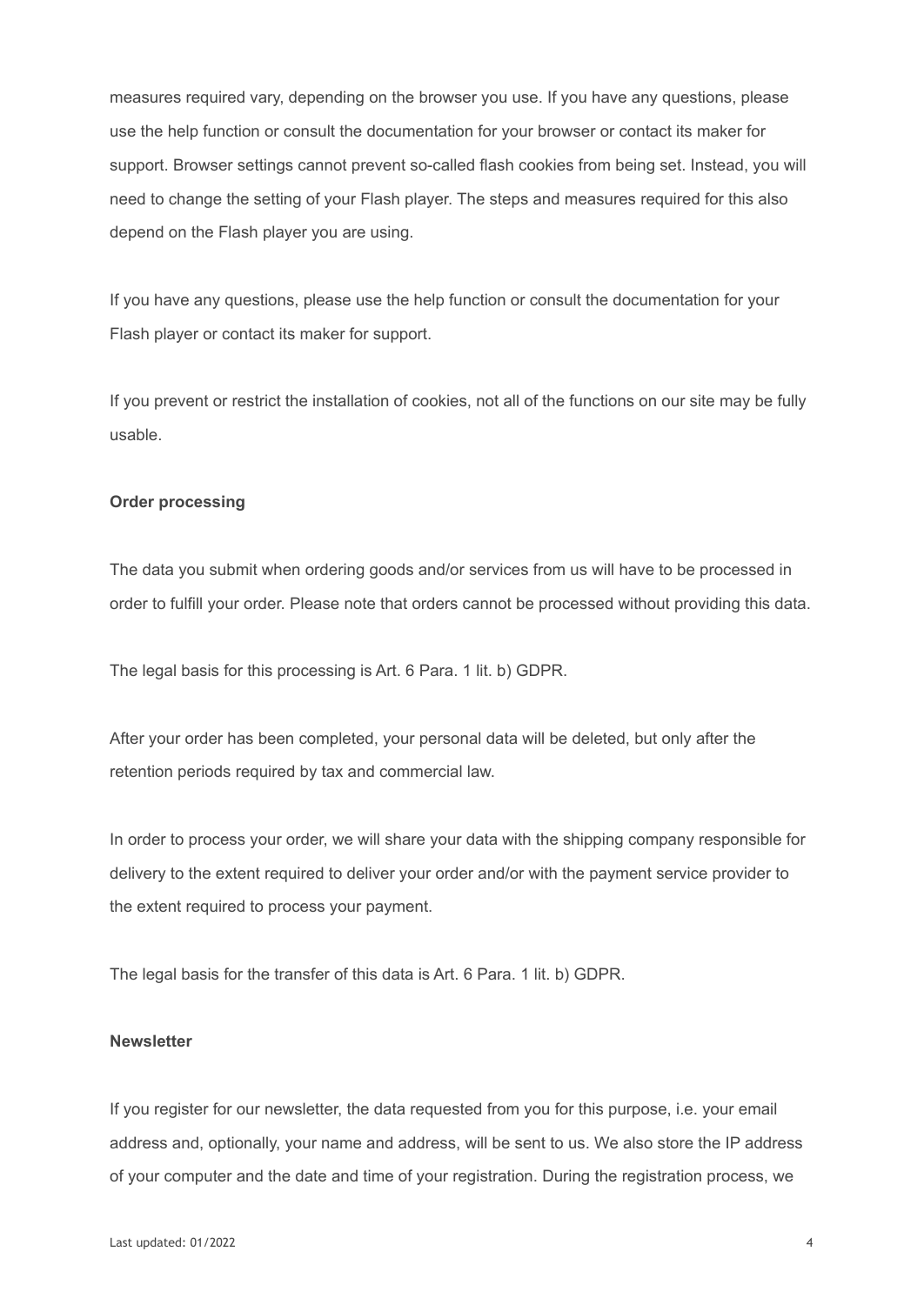will obtain your consent to receive this newsletter and the type of content it will offer, with reference made to this privacy policy. The data collected will be used exclusively to send the newsletter and will not be passed on to third parties.

The legal basis for this is Art. 6 Para. 1 lit. a) GDPR.

You may revoke your prior consent to receive this newsletter under Art. 7 Para. 3 GDPR with future effect. All you have to do is inform us that you are revoking your consent or click on the unsubscribe link contained in each newsletter.

#### **Contact**

If you contact us via email or the contact form, the data you provide will be used for the purpose of processing your request. We must have this data in order to process and answer your inquiry; otherwise we will not be able to answer it in full or at all.

The legal basis for this data processing is Art. 6 Para. 1 lit. b) GDPR.

Your data will be deleted once we have fully answered your inquiry and there is no further legal obligation to store your data, such as if an order or contract resulted therefrom.

## **Mandatory information as per Art. 13 GDPR**

If this is your first interaction with us, Art. 12, 13 GDPR mandates that we make available to you the following mandatory data protection related information: If you are contacting us via email, we will process your personal data only if we have a legitimate interest in the processing of this data (Art. 6 Sect. 1 lit. f GDPR), if you have consented to the processing of your data (Art. 6 Sect. 1 lit. a GDPR), if the processing of the data is required for the development, establishment, content or modification of a legal relationship between you and our company (Art. 6 Sect. 1 lit. b GDPR) or if any other legal provision permits the processing of this data. Your personal data will remain in our possession until you ask us to delete the data or you revoke your consent to store the data or if the purpose the data stored is required for no longer exists (e.g. once your request has been conclusively processed).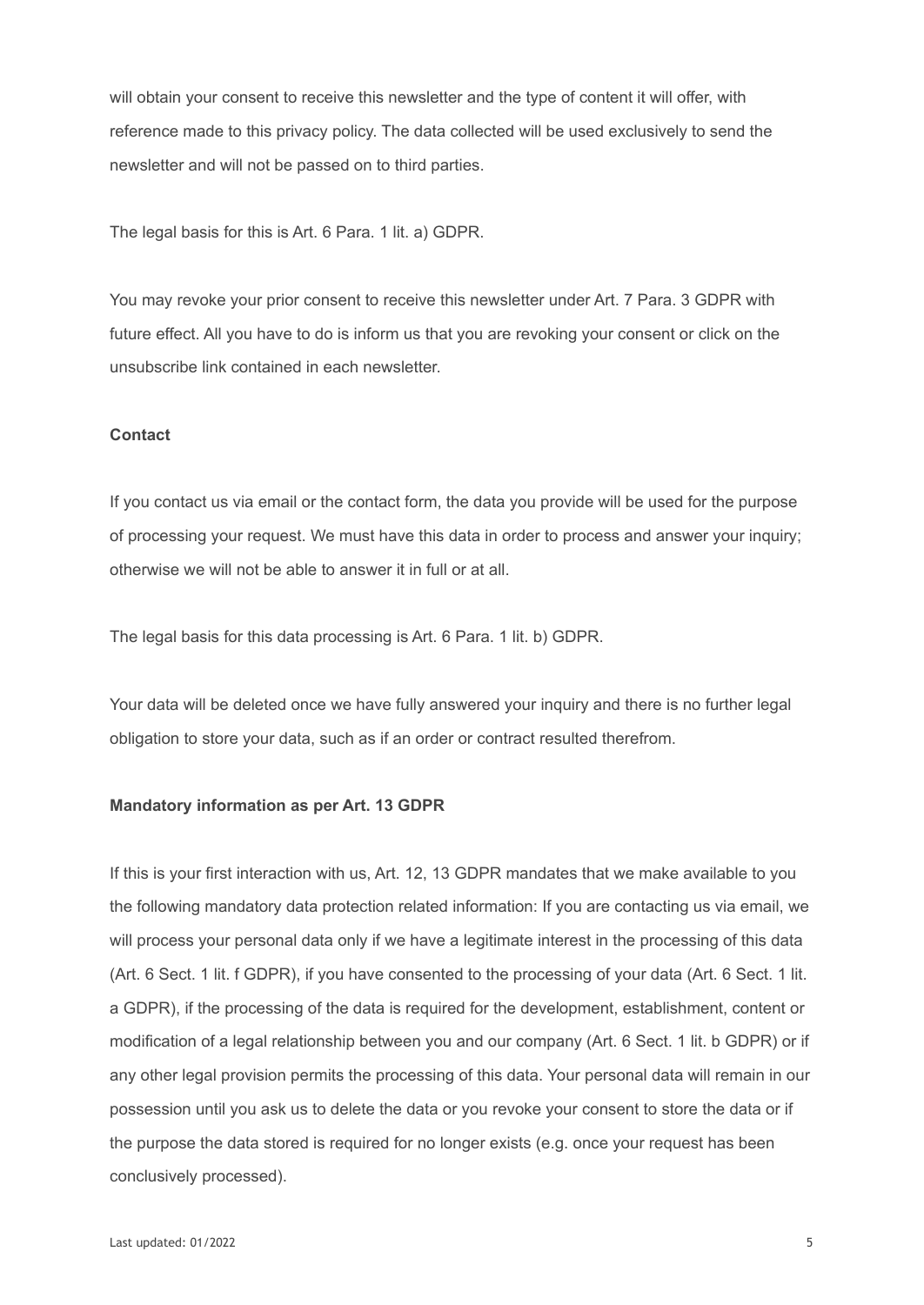This shall be without prejudice to any compelling statutory provisions – in particular tax and commercial law based retention periods. You have the right to at any time receive free information concerning the origins, recipients and purpose of your data archived by us. You also have a right to object, to data portability and a right to log a complaint with the competent supervisory agency. Moreover, you can demand the correction, eradication and, under certain circumstances, the restriction of the processing of your personal data.

#### **User posts, comments, and ratings**

We offer you the opportunity to post questions, answers, opinions, and ratings on our website, hereinafter referred to jointly as "posts." If you make use of this opportunity, we will process and publish your post, the date and time you submitted it, and any pseudonym you may have used.

The legal basis for this is Art. 6 Para. 1 lit. a) GDPR. You may revoke your prior consent under Art. 7 Para. 3 GDPR with future effect. All you have to do is inform us that you are revoking your consent.

In addition, we will also process your IP address and email address. The IP address is processed because we might have a legitimate interest in taking or supporting further action if your post infringes the rights of third parties and/or is otherwise unlawful.

In this case, the legal basis is Art. 6 Para. 1 lit. f) GDPR. Our legitimate interest lies in any legal defense we may have to mount.

#### **Follow-up comments**

If you make posts on our website, we also offer you the opportunity to subscribe to any subsequent follow-up comments made by third parties. In order to be able to inform you about these follow-up comments, we will need to process your email address.

The legal basis for this is Art. 6 Para. 1 lit. a) GDPR. You may revoke your prior consent to this subscription under Art. 7 Para. 3 GDPR with future effect. All you have to do is inform us that you are revoking your consent or click on the unsubscribe link contained in each email.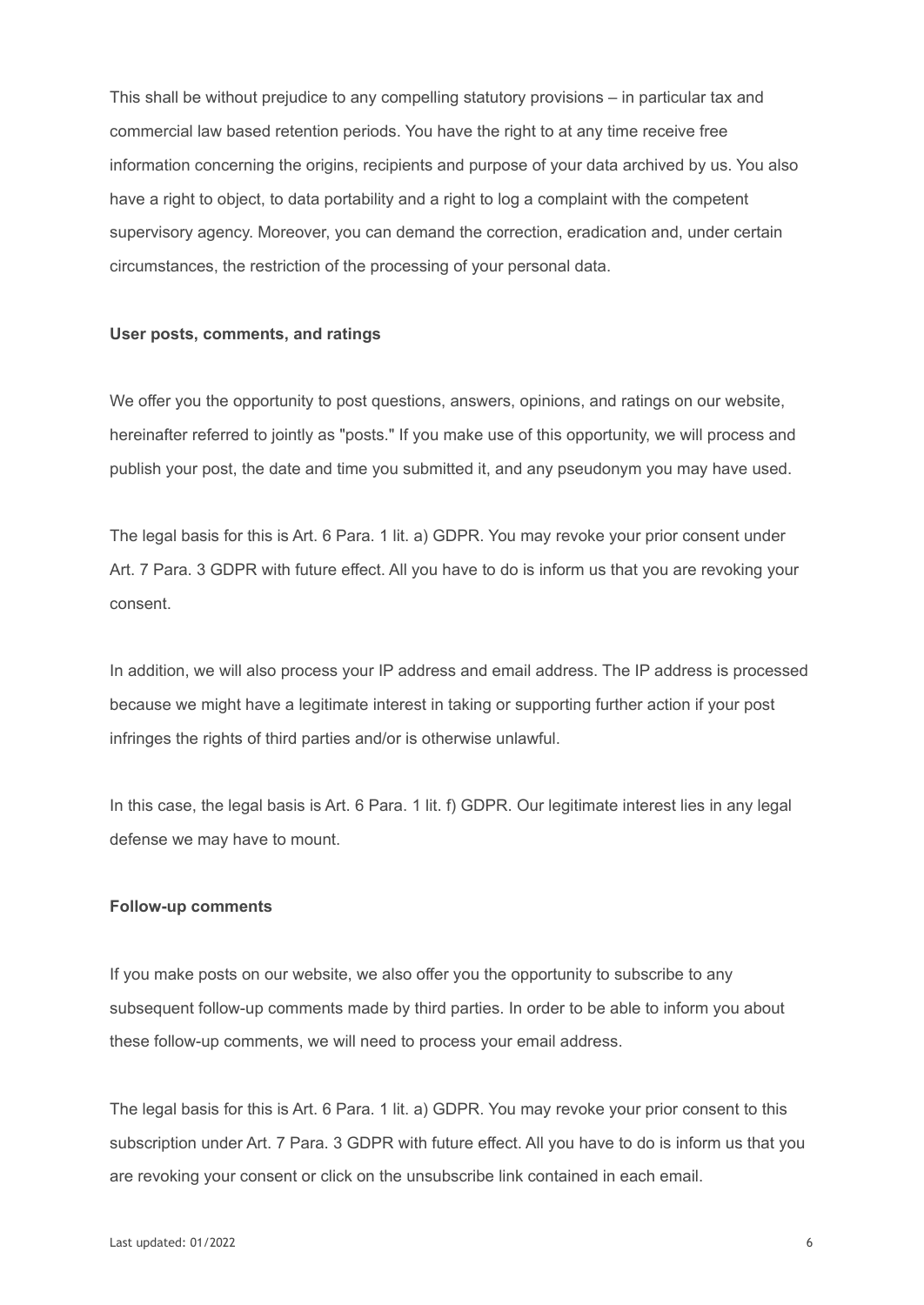#### **Online job applications / publication of job advertisements**

We offer you the opportunity to apply for jobs with our company via our website. In the case of these digital applications, we collect your application data electronically in order to process your application.

The legal basis for this processing is §26 Para. 1 S. 1 BDSG in conjunction with Art. 88 Para. 1 GDPR.

If you are hired as a result of the application process, we will store the data you provide during the application process in your personnel file for the purpose of the usual organizational and administrative process, naturally in compliance with further legal obligations.

The legal basis for this processing is §26 Para. 1 S. 1 BDSG in conjunction with Art. 88 Para. 1 GDPR.

If we do not hire you, we will automatically delete the data submitted to us two months after the final decision is made. We will not delete the data, however, if we must store the data for legal reasons such as evidence of equal treatment of applicants, until any legal action is concluded, or four months.

In this case, the legal basis is Art. 6 Para. 1 lit. f) GDPR and §24 Para. 1 No. 2 BDSG. Our legitimate interest lies in any legal defense we may have to mount .

If you expressly consent to a longer storage of your data, e.g. for your inclusion in a database of applicants or interested parties, the data will be processed further on the basis of your consent. The legal basis is then Art. 6 Para. 1 lit. a) GDPR. You may withdraw your consent at any time with future effect per Art. 7 Para. 3 GDPR with future effect.

#### **Google Analytics**

We use Google Analytics on our website. This is a web analytics service provided by Google Ireland Limited, Gordon House, Barrow Street, Dublin 4, Ireland (hereinafter: Google).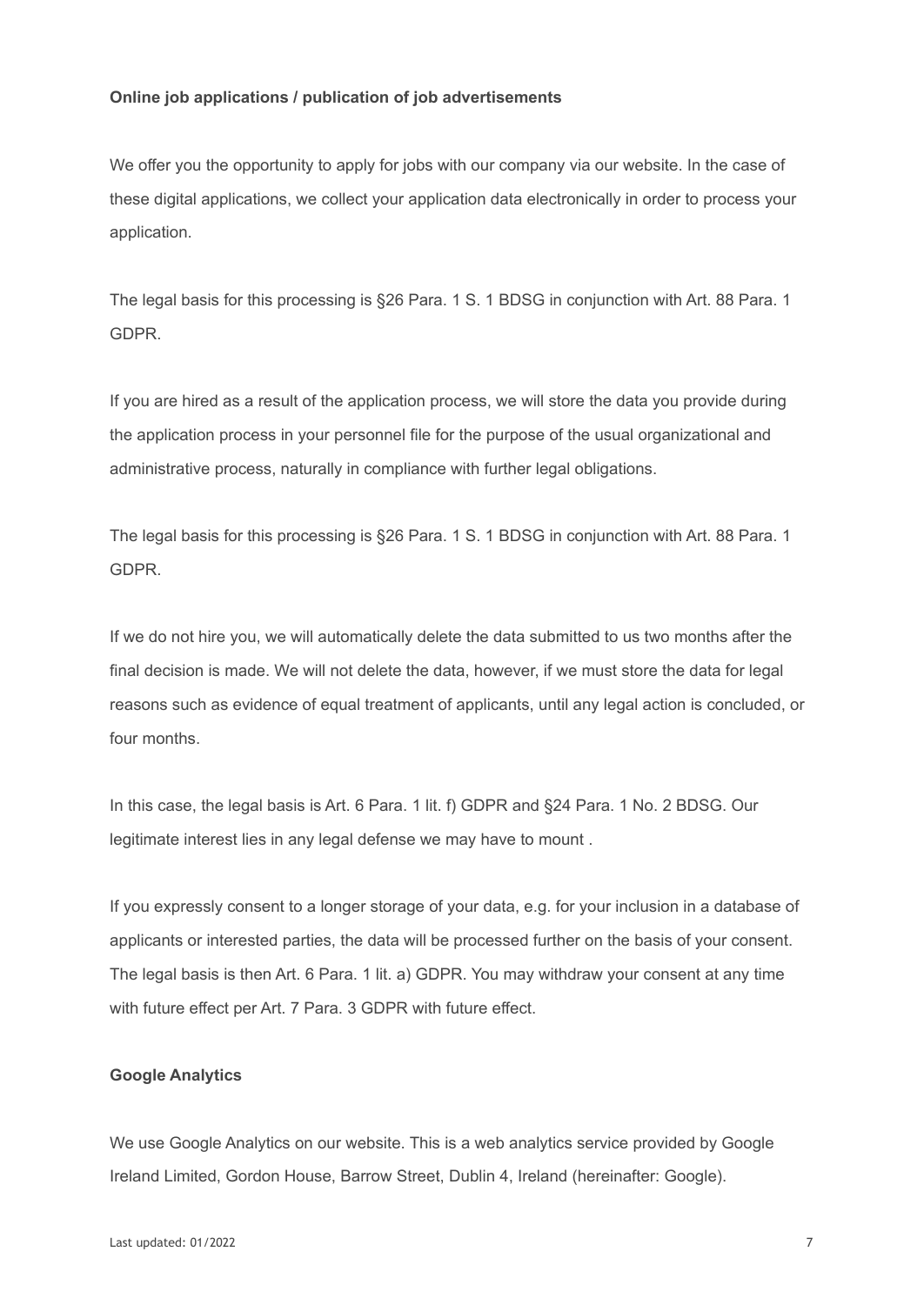The Google Analytics service is used to analyze how our website is used. The legal basis is Art. 6 Para. 1 lit. f) GDPR. Our legitimate interest lies in the analysis, optimization, and economic operation of our site.

Usage and user-related information, such as IP address, place, time, or frequency of your visits to our website will be transmitted to a Google server in the United States and stored there. However, we use Google Analytics with the so-called anonymization function, whereby Google truncates the IP address within the EU or the EEA before it is transmitted to the US.

The data collected in this way is in turn used by Google to provide us with an evaluation of visits to our website and what visitors do once there. This data can also be used to provide other services related to the use of our website and of the internet in general. Google states that it will not connect your IP address to other data. In addition, Google provides further information with regard to its data protection practices at

## <https://www.google.com/intl/de/policies/privacy/partners>,

including options you can exercise to prevent such use of your data. In addition, Google offers an opt-out add-on at

#### <https://tools.google.com/dlpage/gaoptout?hl=en>

in addition with further information. This add-on can be installed on the most popular browsers and offers you further control over the data that Google collects when you visit our website. The add-on informs Google Analytics' JavaScript (ga.js) that no information about the website visit should be transmitted to Google Analytics. However, this does not prevent information from being transmitted to us or to other web analytics services we may use as detailed herein.

## **Google reCAPTCHA**

Our website uses Google reCAPTCHA to check and prevent automated servers ("bots") from accessing and interacting with our website. This is a service provided by Google Ireland Limited, Gordon House, Barrow Street, Dublin 4, Ireland (hereinafter: Google).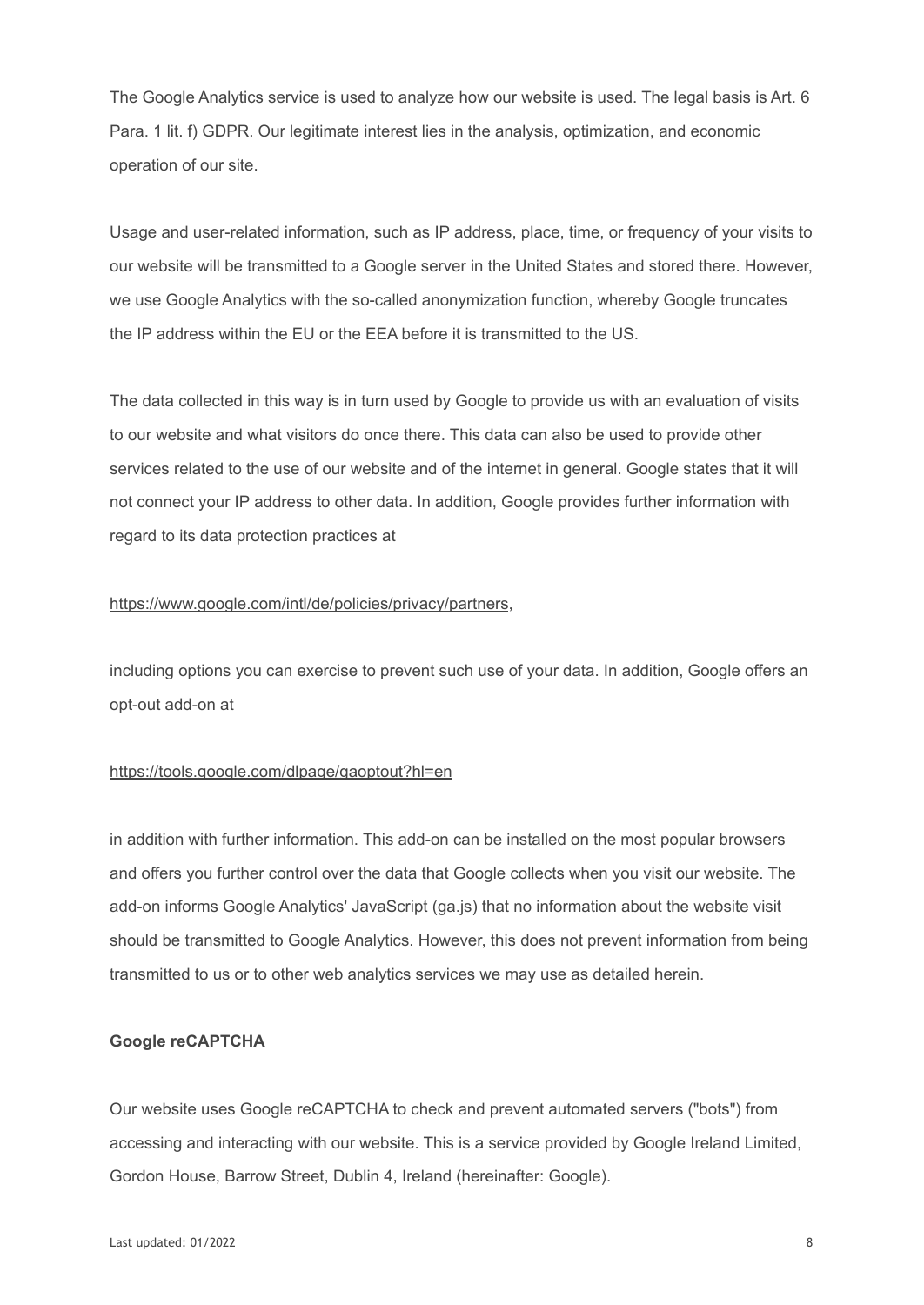This service allows Google to determine from which website your request has been sent and from which IP address the reCAPTCHA input box has been used. In addition to your IP address, Google may collect other information necessary to provide and guarantee this service.

The legal basis is Art. 6 Para. 1 lit. f) GDPR. Our legitimate interest lies in the security of our website and in the prevention of unwanted, automated access in the form of spam or similar.

Google offers detailed information at <https://policies.google.com/privacy> concerning the general handling of your user data.

## **Facebook**

To advertise our products and services as well as to communicate with interested parties or customers, we have a presence on the Facebook platform.

On this social media platform, we are jointly responsible with Facebook Ireland Ltd., 4 Grand Canal Square, Grand Canal Harbor, Dublin 2, Ireland.

The data protection officer of Facebook can be reached via this contact form:

## <https://www.facebook.com/help/contact/540977946302970>

We have defined the joint responsibility in an agreement regarding the respective obligations within the meaning of the GDPR. This agreement, which sets out the reciprocal obligations, is available at the following link:

## [https://www.facebook.com/legal/terms/page\\_controller\\_addendum](https://www.facebook.com/legal/terms/page_controller_addendum)

The legal basis for the processing of the resulting and subsequently disclosed personal data is Art. 6 para. 1 lit. f GDPR. Our legitimate interest lies in the analysis, communication, sales, and promotion of our products and services. The legal basis may also be your consent per Art. 6 para. 1 lit. a GDPR granted to the platform operator. Per Art. 7 para. 3 GDPR, you may revoke this consent with the platform operator at any time with future effect.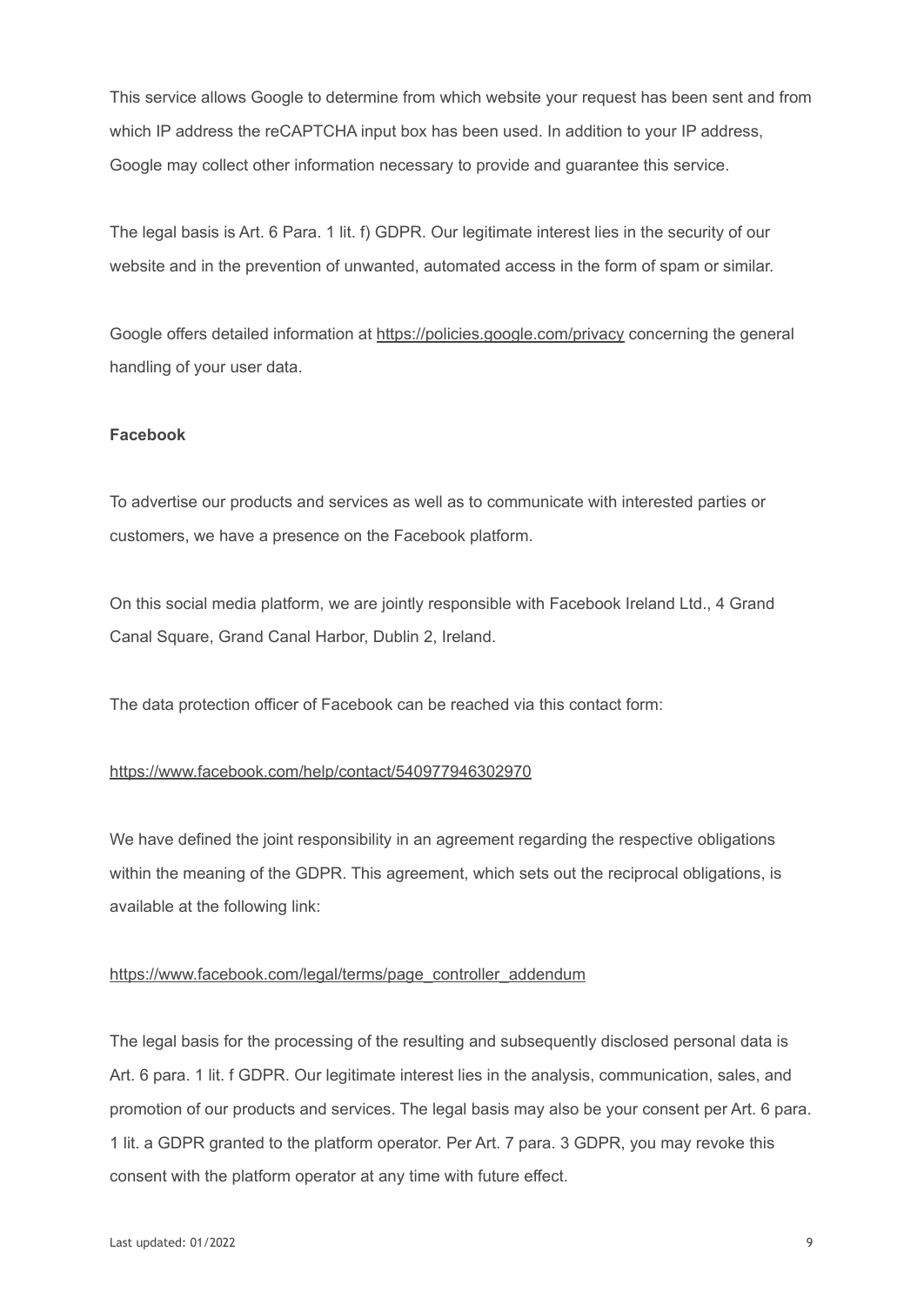When accessing our online presence on the Facebook platform, Facebook Ireland Ltd. as the operator of the platform in the EU will process your data (e.g. personal information, IP address, etc.).

This data of the user is used for statistical information on the use of our company presence on Facebook. Facebook Ireland Ltd. uses this data for market research and advertising purposes as well as for the creation of user profiles.

Based on these profiles, Facebook Ireland Ltd. can provide advertising both within and outside of Facebook based on your interests. If you are logged into Facebook at the time you access our site, Facebook Ireland Ltd. will also link this data to your user account.

If you contact us via Facebook, the personal data you provide at that time will be used to process the request. We will delete this data once we have completely responded to your query, unless there are legal obligations to retain the data, such as for subsequent fulfillment of contracts.

Facebook Ireland Ltd. might also set cookies when processing your data.

If you do not agree to this processing, you have the option of preventing the installation of cookies by making the appropriate settings in your browser. Cookies that have already been saved can be deleted at any time. The instructions to do this depend on the browser and system being used.

For Flash cookies, the processing cannot be prevented by the settings in your browser, but instead by making the appropriate settings in your Flash player. If you prevent or restrict the installation of cookies, not all of the functions of Facebook may be fully usable.

Details on the processing activities, their suppression, and the deletion of the data processed by Facebook can be found in its privacy policy:

#### <https://www.facebook.com/privacy/explanation>

It cannot be excluded that the processing by Facebook Ireland Ltd. will also take place in the United States by Facebook Inc., 1601 Willow Road, Menlo Park, California 94025.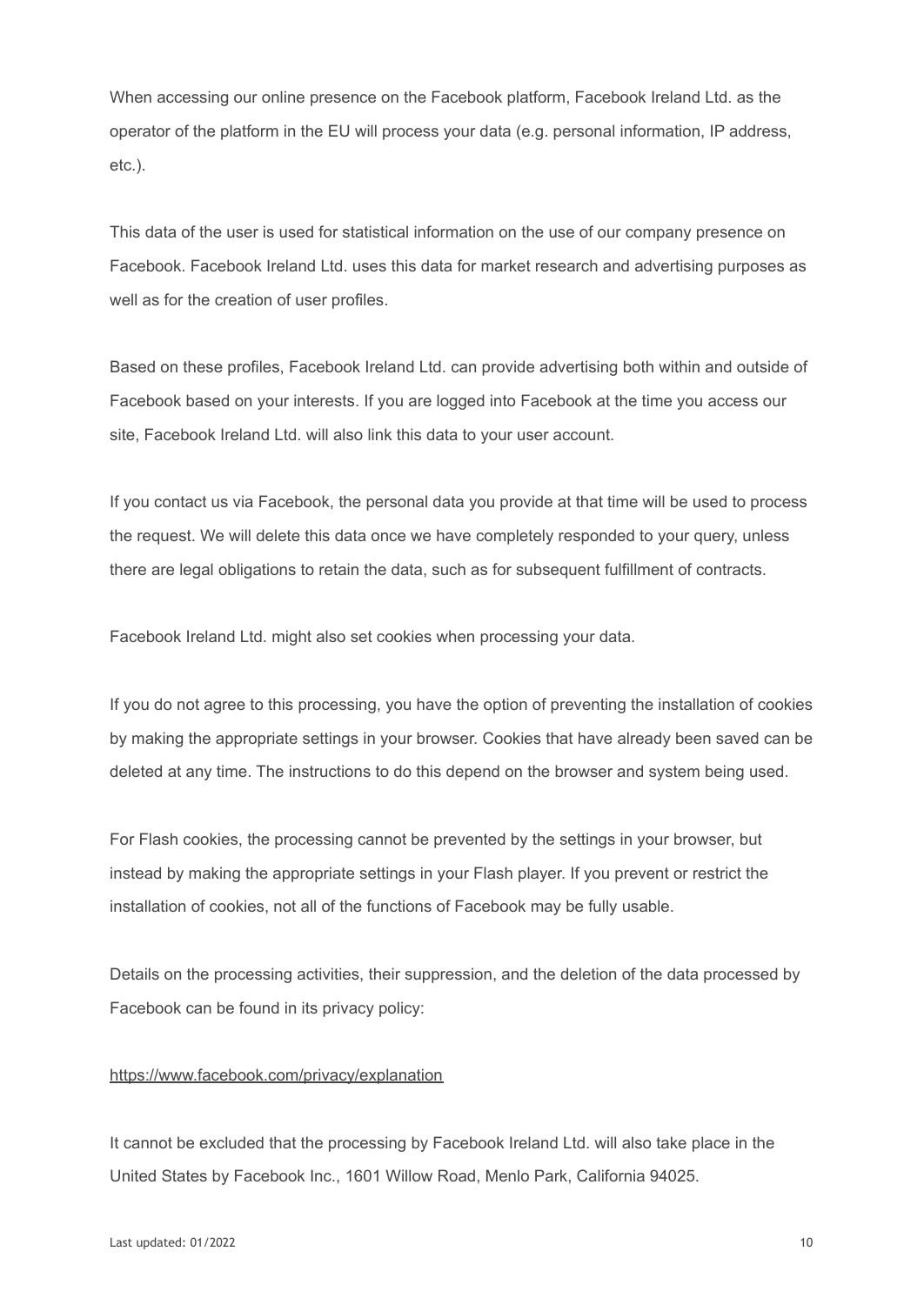#### **Instagram**

To advertise our products and services as well as to communicate with interested parties or customers, we have a presence on the Instagram platform. On this social media platform, we are jointly responsible with Facebook Ireland Ltd., 4 Grand Canal Square, Grand Canal Harbour, Dublin 2 Ireland.

The data protection officer of Instagram can be reached via this contact form:

#### <https://www.facebook.com/help/contact/540977946302970>

We have defined the joint responsibility in an agreement regarding the respective obligations within the meaning of the GDPR. This agreement, which sets out the reciprocal obligations, is available at the following link:

## [https://www.facebook.com/legal/terms/page\\_controller\\_addendum](https://www.facebook.com/legal/terms/page_controller_addendum)

The legal basis for the processing of the resulting and subsequently disclosed personal data is Art. 6 para. 1 lit. f GDPR. Our legitimate interest lies in the analysis, communication, sales, and promotion of our products and services.

The legal basis may also be your consent per Art. 6 para. 1 lit. a GDPR granted to the platform operator. Per Art. 7 para. 3 GDPR, you may revoke this consent with the platform operator at any time with future effect.

When accessing our online presence on the Instagram platform, Facebook Ireland Ltd. as the operator of the platform in the EU will process your data (e.g. personal information, IP address, etc.).

This data of the user is used for statistical information on the use of our company presence on Instagram. Facebook Ireland Ltd. uses this data for market research and advertising purposes as well as for the creation of user profiles. Based on these profiles, Facebook Ireland Ltd. can provide advertising both within and outside of Instagram based on your interests. If you are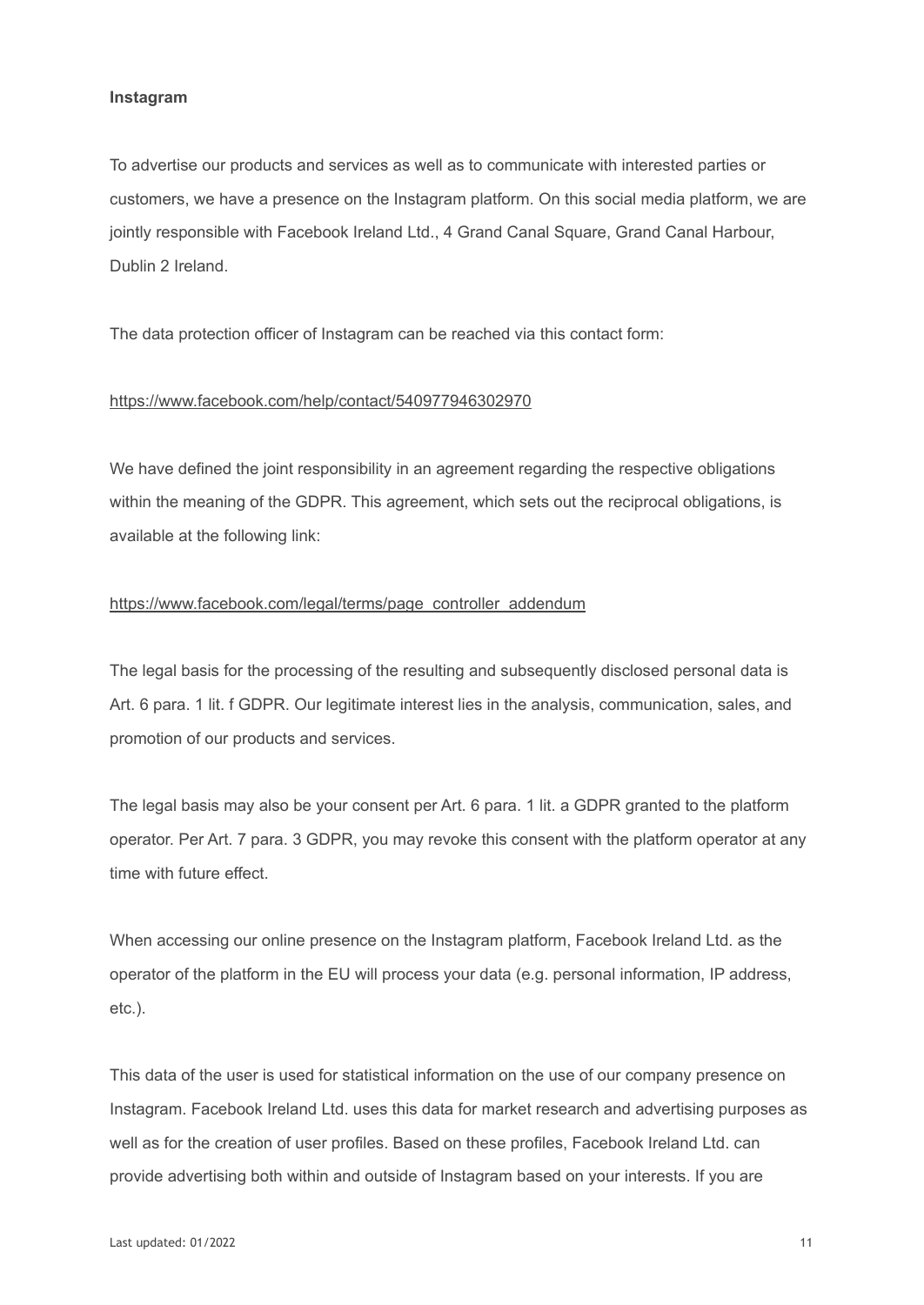logged into Instagram at the time you access our site, Facebook Ireland Ltd. will also link this data to your user account. If you contact us via Instagram, the personal data your provide at that time will be used to process the request. We will delete this data once we have completely responded to your query, unless there are legal obligations to retain the data, such as for subsequent fulfillment of contracts. Facebook Ireland Ltd. might also set cookies when processing your data.

If you do not agree to this processing, you have the option of preventing the installation of cookies by making the appropriate settings in your browser. Cookies that have already been saved can be deleted at any time. The instructions to do this depend on the browser and system being used. For Flash cookies, the processing cannot be prevented by the settings in your browser, but instead by making the appropriate settings in your Flash player. If you prevent or restrict the installation of cookies, not all of the functions of Instagram may be fully usable.

Details on the processing activities, their suppression, and the deletion of the data processed by Instagram can be found in its privacy policy:

## <https://help.instagram.com/519522125107875>

It cannot be excluded that the processing by Facebook Ireland Ltd. will also take place in the United States by Facebook Inc., 1601 Willow Road, Menlo Park, California 94025.

#### **LinkedIn**

We maintain an online presence on LinkedIn to present our company and our services and to communicate with customers/prospects. LinkedIn is a service of LinkedIn Ireland Unlimited Company, Wilton Plaza, Wilton Place, Dublin 2, Ireland, a subsidiary of LinkedIn Corporation, 1000 W. Maude Avenue, Sunnyvale, CA 94085, USA.

We would like to point out that this might cause user data to be processed outside the European Union, particularly in the United States. This may increase risks for users that, for example, may make subsequent access to the user data more difficult. We also do not have access to this user data. Access is only available to LinkedIn.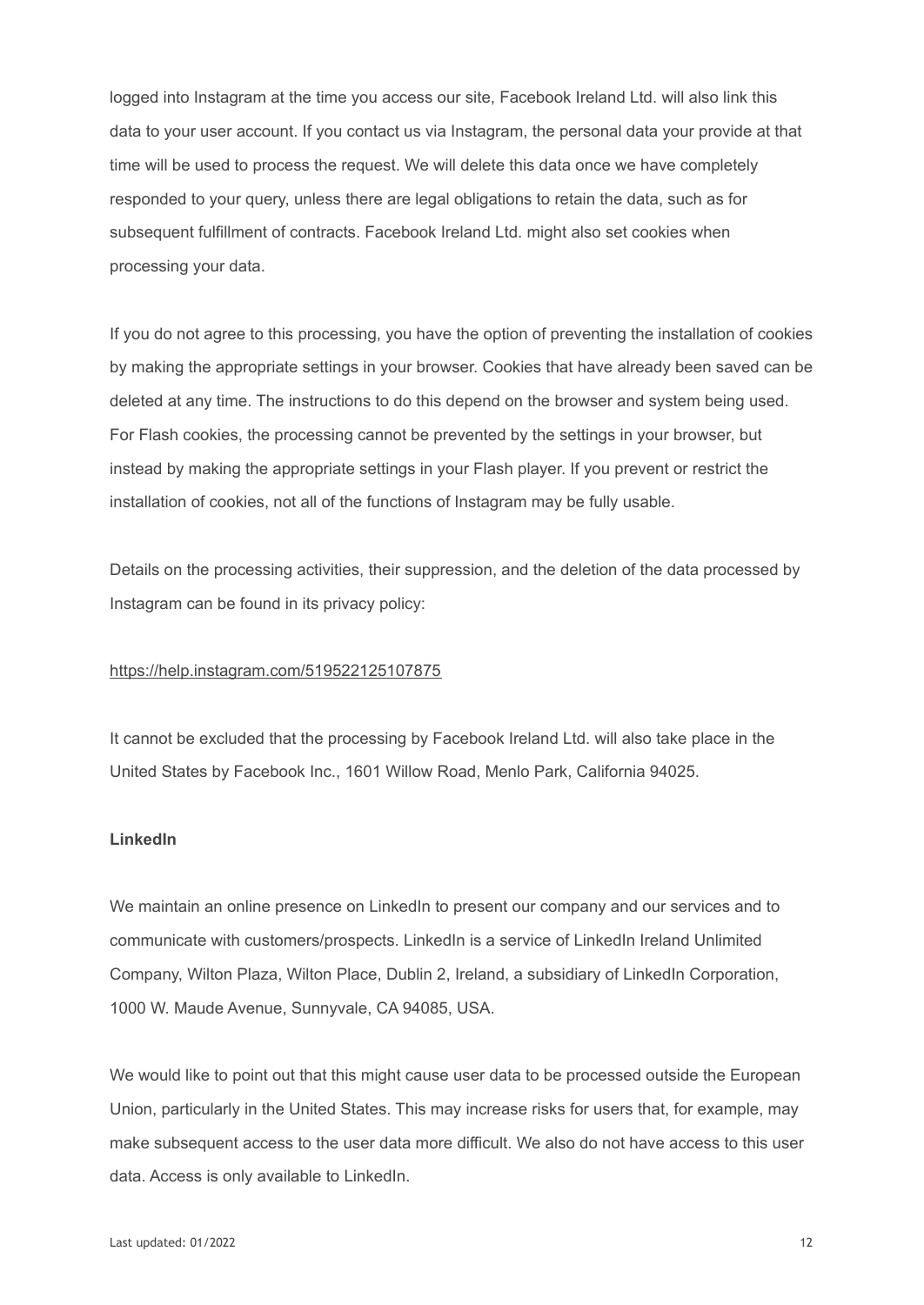The LinkedIn privacy policy can be found here: <https://www.linkedin.com/legal/privacy-policy>

## **Pinterest**

We maintain an online presence on Pinterest to present our company and our services and to communicate with customers/prospects. Pinterest is a service of Pinterest Inc., 651 Brannan Street, San Francisco, CA, 94107, USA.

We would like to point out that this might cause user data to be processed outside the European Union, particularly in the United States. This may increase risks for users that, for example, may make subsequent access to the user data more difficult. We also do not have access to this user data. Access is only available to Pinterest.

The Pinterest privacy policy can be found here: <https://policy.pinterest.com/de/privacy-policy>

#### **Twitter**

We maintain an online presence on Twitter to present our company and our services and to communicate with customers/prospects. Twitter is a service provided by Twitter Inc., 1355 Market Street, Suite 900, San Francisco, CA 94103, USA.

We would like to point out that this might cause user data to be processed outside the European Union, particularly in the United States. This may increase risks for users that, for example, may make subsequent access to the user data more difficult. We also do not have access to this user data. Access is only available to Twitter.

The privacy policy of Twitter can be found at [https://twitter.com/privacy.](https://twitter.com/privacy)

## **YouTube**

We maintain an online presence on YouTube to present our company and our services and to communicate with customers/prospects. YouTube is a service of Google Ireland Limited, Gordon House, Barrow Street, Dublin 4, Ireland, a subsidiary of Google LLC, 1600 Amphitheater Parkway, Mountain View, CA 94043 USA.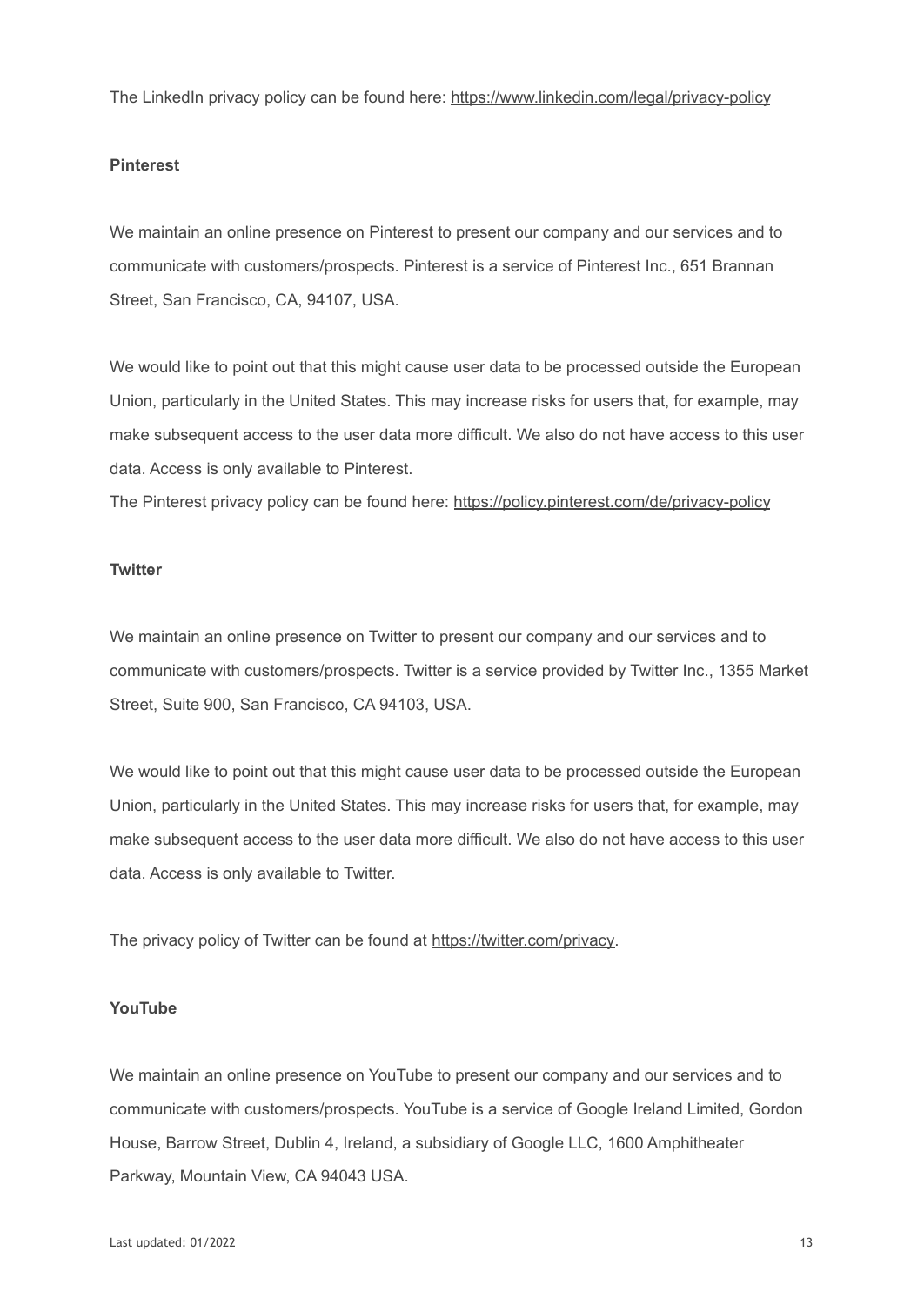We would like to point out that this might cause user data to be processed outside the European Union, particularly in the United States. This may increase risks for users that, for example, may make subsequent access to the user data more difficult. We also do not have access to this user data. Access is only available to YouTube.

The YouTube privacy policy can be found here: <https://policies.google.com/privacy>

## **Social media links via graphics**

We also integrate social media sites into our website. The integration takes place via a linked graphic of the respective site. The use of these graphics stored on our own servers prevents the automatic connection to the servers of these networks for their display. Only by clicking on the corresponding graphic will you be forwarded to the service of the respective social network.

Once you click, that network may record information about you and your visit to our site. It cannot be ruled out that such data will be processed in the United States.

Initially, this data includes such things as your IP address, the date and time of your visit, and the page visited. If you are logged into your user account on that network, however, the network operator might assign the information collected about your visit to our site to your personal account. If you interact by clicking Like, Share, etc., this information can be stored your personal user account and possibly posted on the respective network. To prevent this, you need to log out of your social media account before clicking on the graphic. The various social media networks also offer settings that you can configure accordingly.

The following social networks are integrated into our site by linked graphics:

#### **Instagram**

Facebook Ireland Limited, 4 Grand Canal Square, Dublin 2, Ireland, a subsidiary of Facebook Inc., 1601 S. California Ave., Palo Alto, CA 94304, USA.

Privacy Policy: <https://help.instagram.com/519522125107875>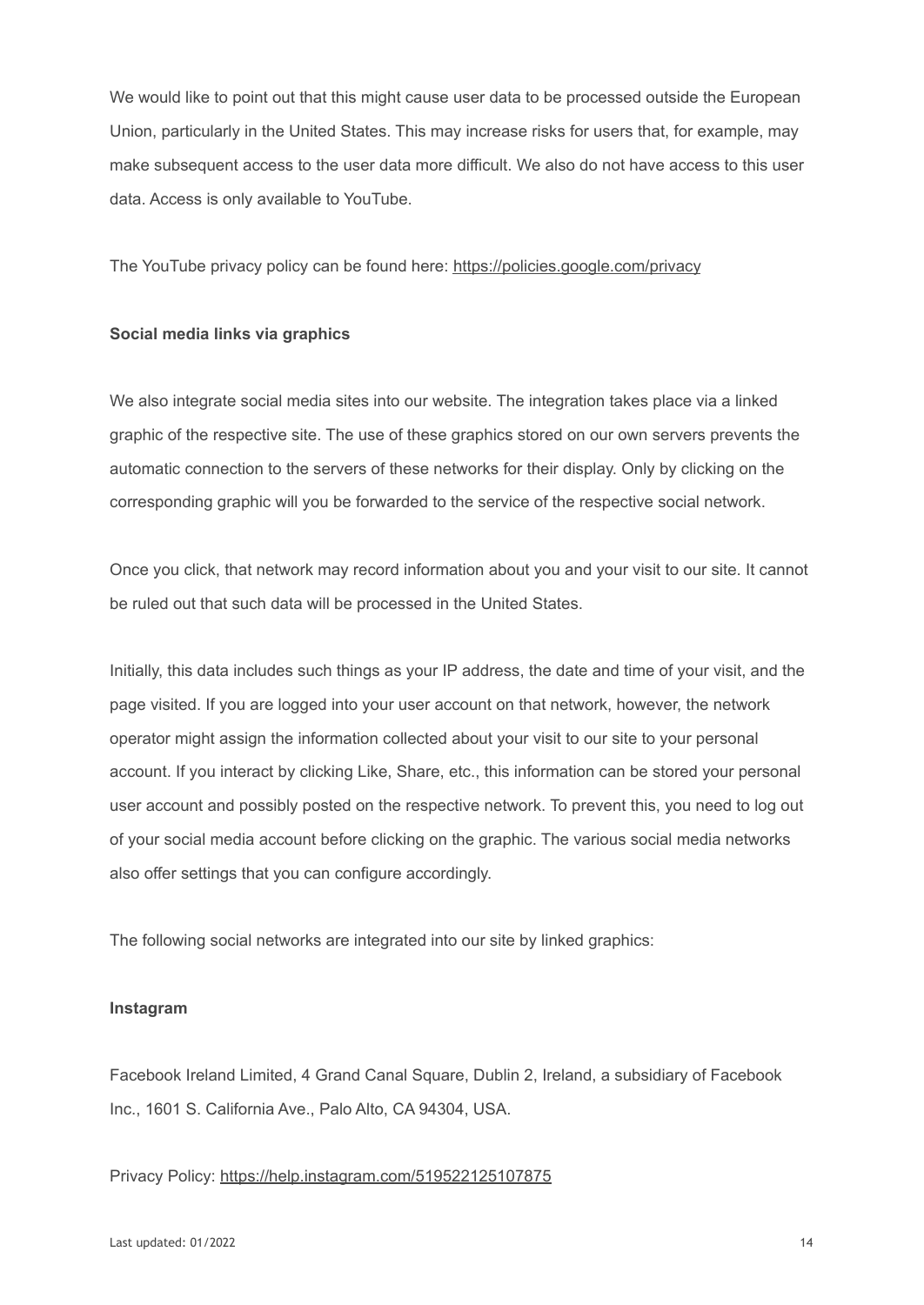## **LinkedIn**

LinkedIn Ireland Unlimited Company, Wilton Plaza, Wilton Place, Dublin 2, Ireland, a subsidiary of LinkedIn Corporation, 1000 W. Maude Avenue, Sunnyvale, CA 94085 USA.

Privacy Policy: <https://www.linkedin.com/legal/privacy-policy>

## **YouTube**

Google Ireland Limited, Gordon House, Barrow Street, Dublin 4, Ireland, a subsidiary of Google LLC, 1600 Amphitheatre Parkway, Mountain View, CA 94043 USA

Privacy Policy: <https://policies.google.com/privacy>

#### **MailChimp Newsletter**

We offer you the opportunity to register for our free newsletter via our website.

We use MailChimp, a service of The Rocket Science Group, LLC, 512 Means Street, Suite 404, Atlanta, GA 30318, USA, hereinafter referred to as "The Rocket Science Group".

In addition, the Rocket Science Group offers further information about its data protection practices at [http://mailchimp.com/legal/privacy/.](http://mailchimp.com/legal/privacy/)

If you register for our free newsletter, the data requested from you for this purpose, i.e. your email address and, optionally, your name and address, will be processed by The Rocket Science Group. In addition, your IP address and the date and time of your registration will be saved. During the registration process, your consent to receive this newsletter will be obtained together with a concrete description of the type of content it will offer and reference made to this privacy policy.

The newsletter then sent out by The Rocket Science Group will also contain a tracking pixel called a web beacon. This pixel helps us evaluate whether and when you have read our